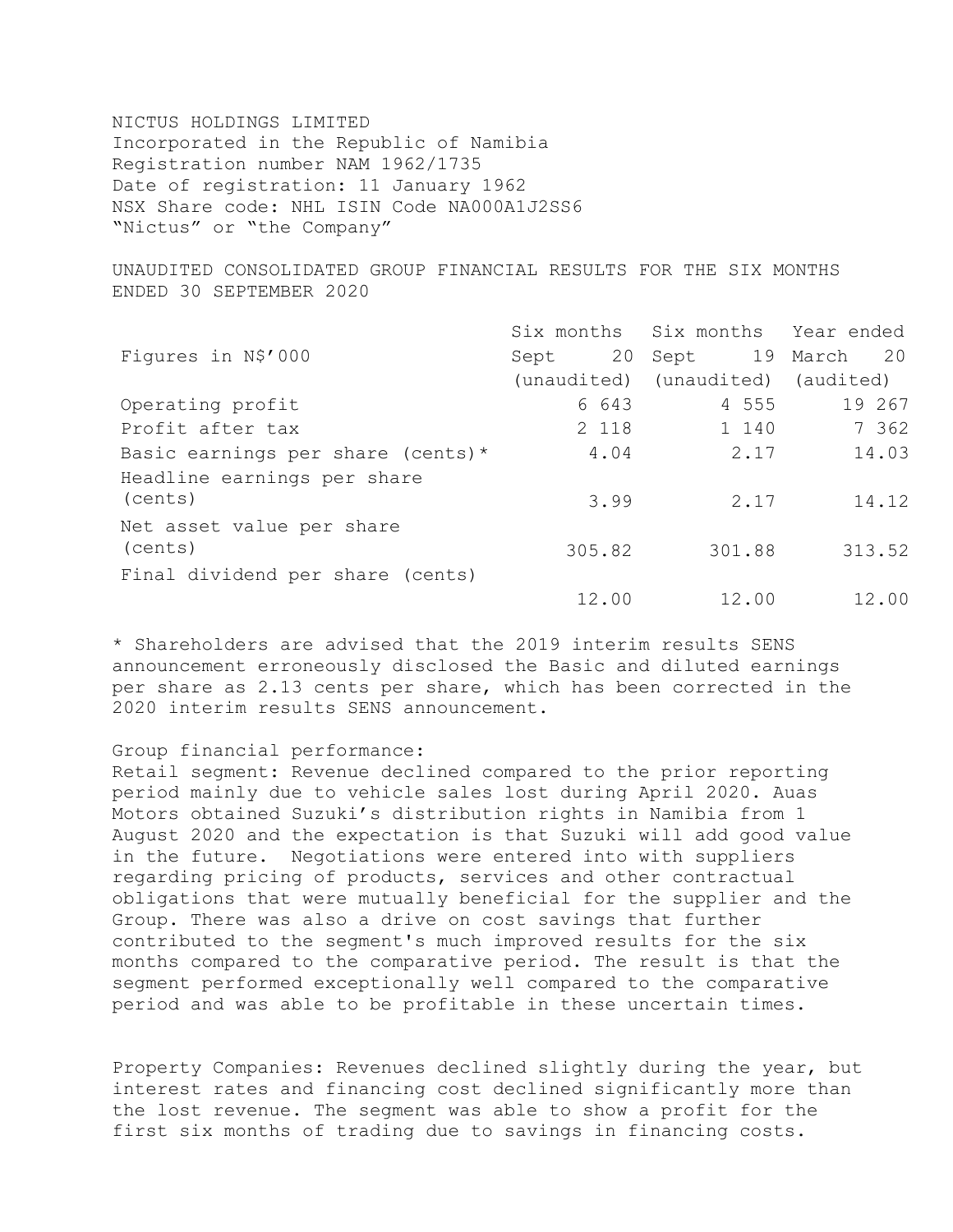Insurance and finance: Results for the segment have been in line with expectations. Reduced profitability is mainly due to investment income being under pressure due to significant reduction in investment yields since the beginning of the year. New premiums were also less than the comparative period, mainly due to the pandemic impacting our clients.

### Dividends:

Ordinary dividends of 12 cents per share (N\$ 6,4 million) were paid by the Company on 24 August 2020. No interim dividend has been proposed by the Board of directors.

### Outlook:

Various promotions and special transactions have been planned and implemented during the first six months within the retail segment. The initial results of these actions have been positive. The constant drive to achieve higher investment returns, even if only marginal, will remain a focus area.

Traditionally, the majority of the Group's earnings have been generated during the second half of the financial year and the expectations are that this trend will continue during this financial year.

## Short-form announcement:

This short-form announcement is the responsibility of the directors. It is only a summary of the information contained in the full announcement and does not contain full or complete details. This announcement is not in itself reviewed or audited but is extracted from the underlying reviewed information.

Any investment decision should be based on the full announcement from Friday 4 December 2020, via the NSX link <https://senspdf.jse.co.za/documents/2020/nsx/isse/nhl/NHLSep2020.pdf> and also available on our website at [https://www.nictusholdings.com/index.php/investors/sense-announcements.](https://www.nictusholdings.com/index.php/investors/sense-announcements)

Copies of the full announcement are available for inspection at the Group's registered office at no charge, weekdays during office hours.

# Directors: The following directors were re-elected at the Annual General Meeting on 27 August 2020 – PJ de W Tromp, FR van Staden and GR de V Tromp.